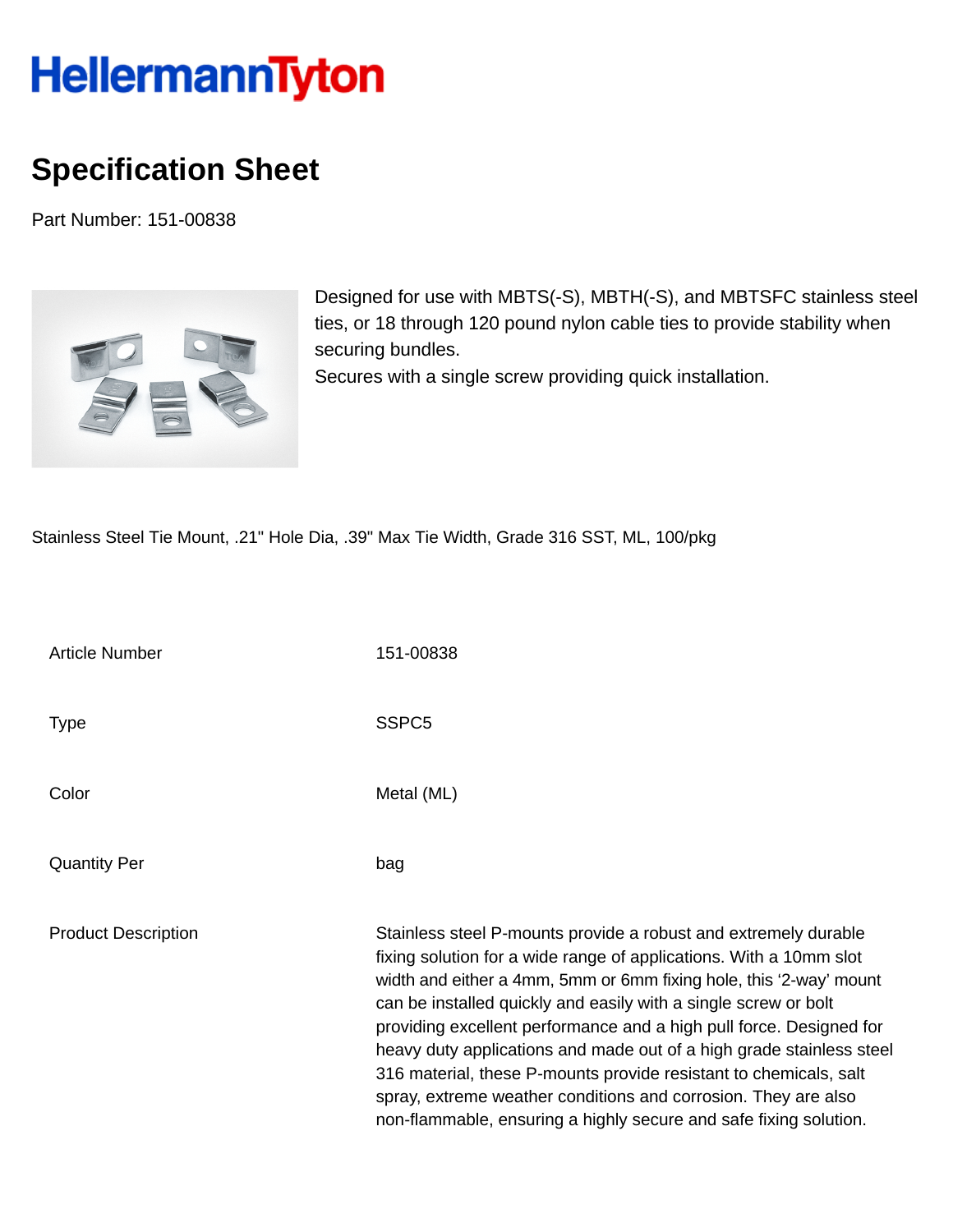| <b>Short Description</b>              | Stainless Steel Tie Mount, .21" Hole Dia, .39" Max Tie Width, Grade<br>316 SST, ML, 100/pkg |
|---------------------------------------|---------------------------------------------------------------------------------------------|
| <b>Global Part Name</b>               | SSPC5-SS316-ML                                                                              |
|                                       |                                                                                             |
| Length L (Imperial)                   | 0.91                                                                                        |
| Length L (Metric)                     | 23.0                                                                                        |
| <b>Fixation Method</b>                | <b>Screw Mounting and Rivet</b>                                                             |
| Width W (Imperial)                    | 0.40                                                                                        |
| Width W (Metric)                      | 10.2                                                                                        |
| <b>Cable Ties</b>                     | MBTS(-S) and MBTH(-S) stainless steel ties                                                  |
| Height H (Imperial)                   | 0.18                                                                                        |
| Height H (Metric)                     | 4.5                                                                                         |
| Cable Tie Width Max (Imperial)        | 0.39                                                                                        |
| Cable Tie Width Max (Metric)          | 10.0                                                                                        |
| Mounting Hole Diameter D (Imperial)   | 0.21                                                                                        |
| Mounting Hole Diameter D (Metric)     | 5.3 mm                                                                                      |
| Mounting Hole Diameter D Max (Metric) | 5.3                                                                                         |